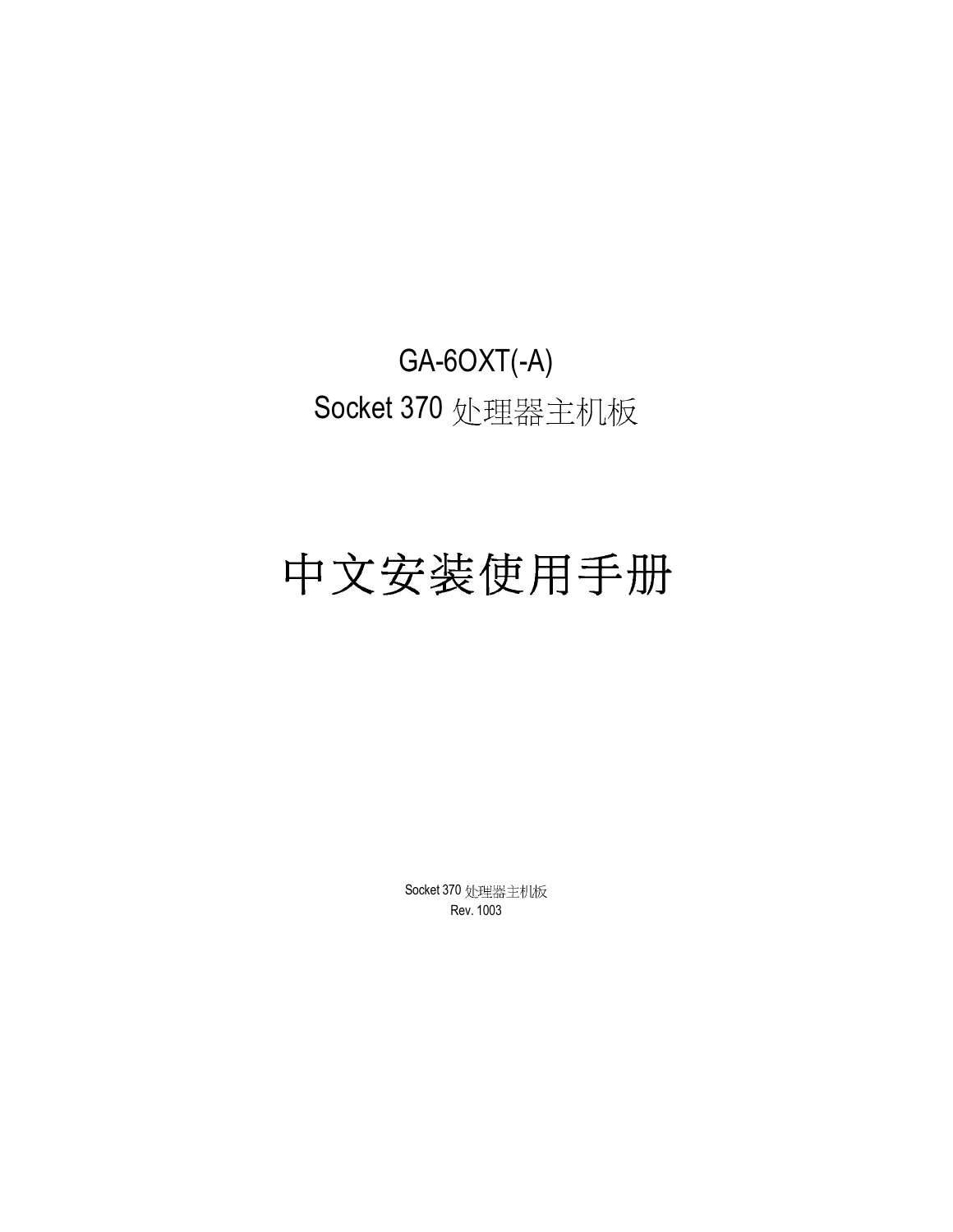

| 步骤4: 连接所有讯号线、排线、电源供应线及面板控制线  12 |  |
|---------------------------------|--|
|                                 |  |
|                                 |  |

 $\overline{2}$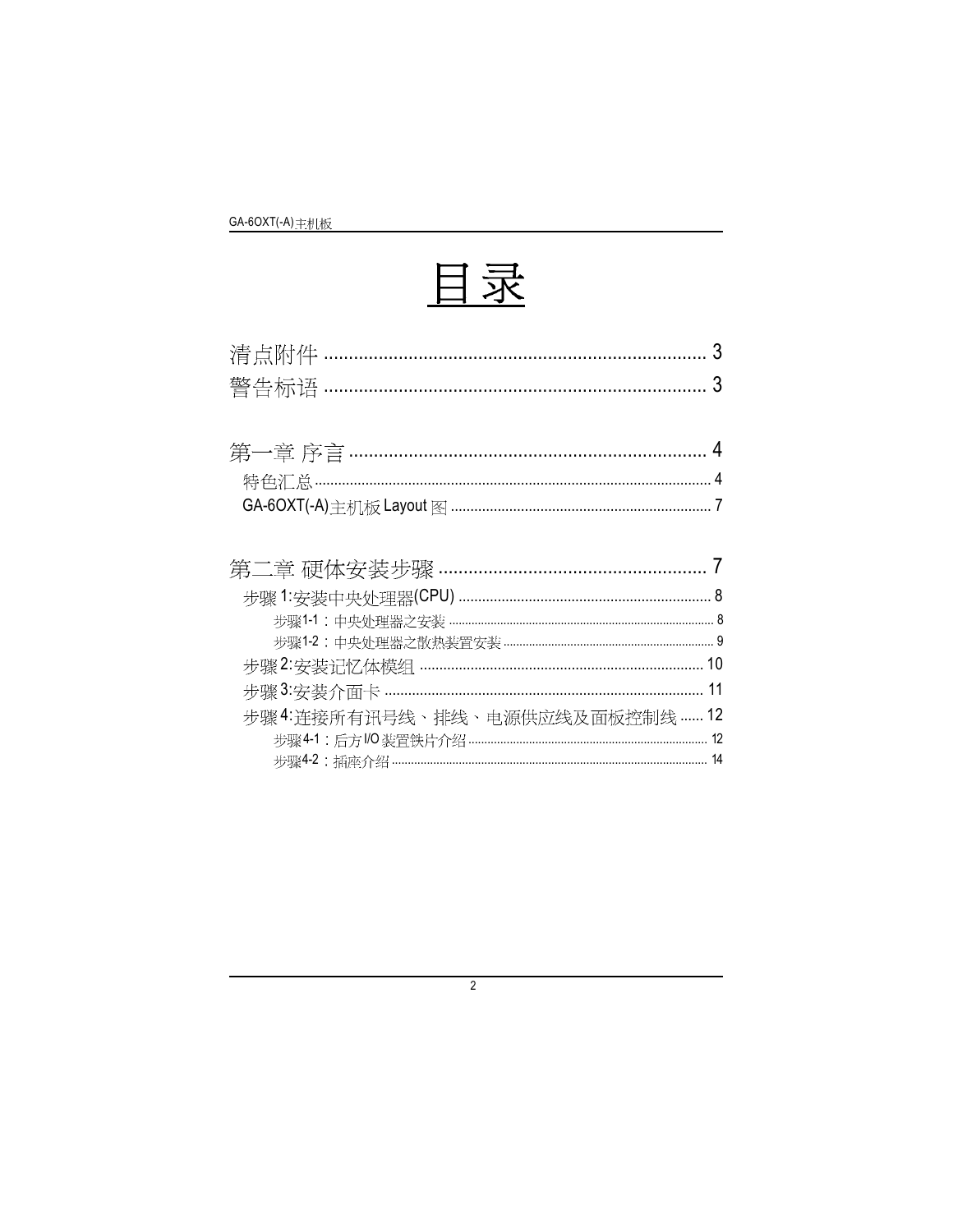#### 警告标语

## 清点附件

☑ GA-6OXT或GA-6OXT-A 主机板一片

- $□$  硬碟插座排线  $x$  1 / 软碟插座排线  $x$  1
- ☑ 主机板驱动程式光碟片 (IUCD)
- **☑ GA-6OXT(-A)**中文安装手册
- ☑ 电脑组装秘笈



主机板由许多精密的积体电路及其他元件所构成,这些积体电路很容易因为遭到静 电影响而损失。所以请在正式安装前,做好下列准备。

- 1. 请将电脑的电源关闭,最好拔除电源插头。
- 2. 拿取主机板时请尽量避免触碰金属接线部份。
- 3. 拿取积体电路元件(CPU、RAM)时,最好能够戴上有防静电手环。
- 4. 在积体电路未安装前,需将元件置放在静电垫或防静电袋内。
- 5. 当您将主机板中的ATX电源供应器插座上的插头拔除时,请确认电源供应器 的开关是关闭状况。

#### 安装主机板至机壳中…

大多数电脑机壳的底部会有多个固定孔孔位,可使主机板确实固定并且不会短 路。请小心不要让螺丝接触到任何PCB板上的线路或零件,当印刷电路主机板表面 线路接近固定孔时,您可使用塑胶垫片来让螺丝与主机板表面隔离过,避免造成主 机板损坏或故障。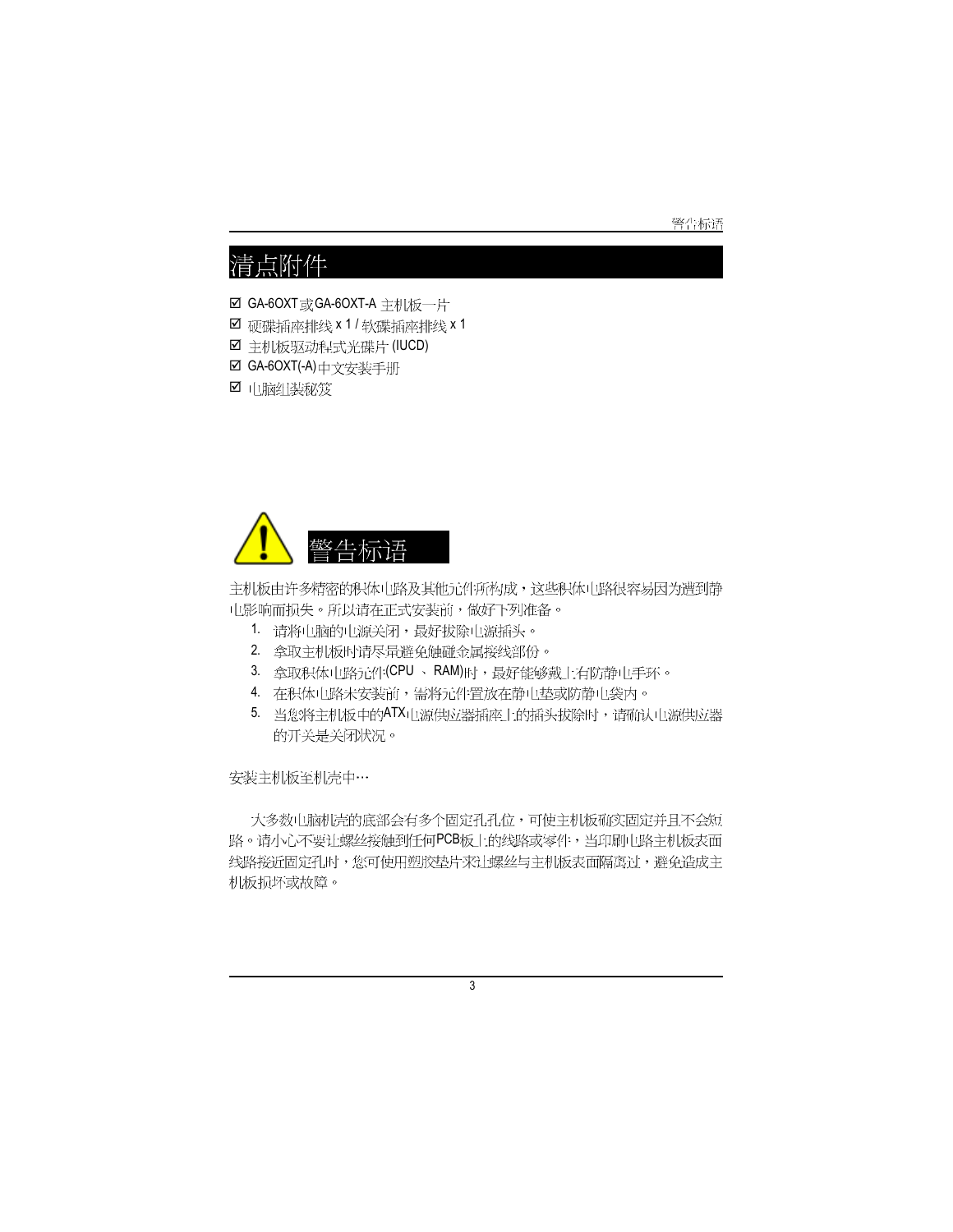GA-6OXT(-A) 主机板

| 特色汇总    |                                                          |
|---------|----------------------------------------------------------|
| 规格      | 主机板采四层设计ATX规格30.5公分x18公分                                 |
| 中央处理器   | Socket370 处理器                                            |
|         | 支援最新 Pentium <sup>®</sup> III 处理器(FC-PGA 及 FC-PGA2 封装方式) |
|         | 支援 Celeron 处理器 FC-PGA 的包装                                |
|         | 支援66/100/133 MHz 系统汇流排                                   |
|         | 2nd 快取记忆体取决于 CPU                                         |
| 晶片组     | Chipset FW82815EP HOST/AGP/SDRAM Controller              |
|         | 82801BA(ICH2)I/O Controller Hub                          |
| 记忆体     | 3 168-pin DIMM 插槽                                        |
|         | 支援 PC-100 / PC-133 SDRAM                                 |
|         | 最大支援到 512MB                                              |
|         | 只支援 3.3V SDRAM DIMM                                      |
| I/O 控制器 | <b>ITE 8712</b>                                          |
| 扩充槽     | 1 AGP扩充槽支援4X/2X mode 及 AGP 2.0 compliant                 |
|         | 5 PCI 扩充槽支援 33MHz & PCI 2.2 compliant                    |
|         | 1 CNR (Communication and Networking Riser) 扩充槽           |
| 内建IDE   | 2 IDE bus master (UDMA 33/ATA 66/ATA 100) IDE 埠可连接       |
|         | 4 ATAPI 装置                                               |
|         | 支援PIO mode 3,4,5,UDMA33/ATA66/ATA100 IDE 及 ATAPI CD-     |
|         | <b>ROM</b>                                               |
| 内建周边设备  | 1个软碟插座支援两台磁碟机(360K,720K,1.2M,1.44M                       |
|         | $R$ 2.88M bytes)                                         |
|         | 1 组并列埠插座可支援 Normal/EPP/ECP 模式                            |
|         | 2 组串列埠插座(COM A & COM B)                                  |
|         | 4 组 USB 埠插座(后端通用串列埠 x 2,前端通用串列埠 x 2)                     |
|         | ▶ 1组第二组音源插座*                                             |
| 硬体监控    | CPU / 系统风扇运转侦测                                           |
|         | CPU / 系统温度侦测                                             |
|         | 系统电压自动侦测                                                 |
|         |                                                          |

**"\*"** 只有GA-6OXT-A 才有此功能

续下页……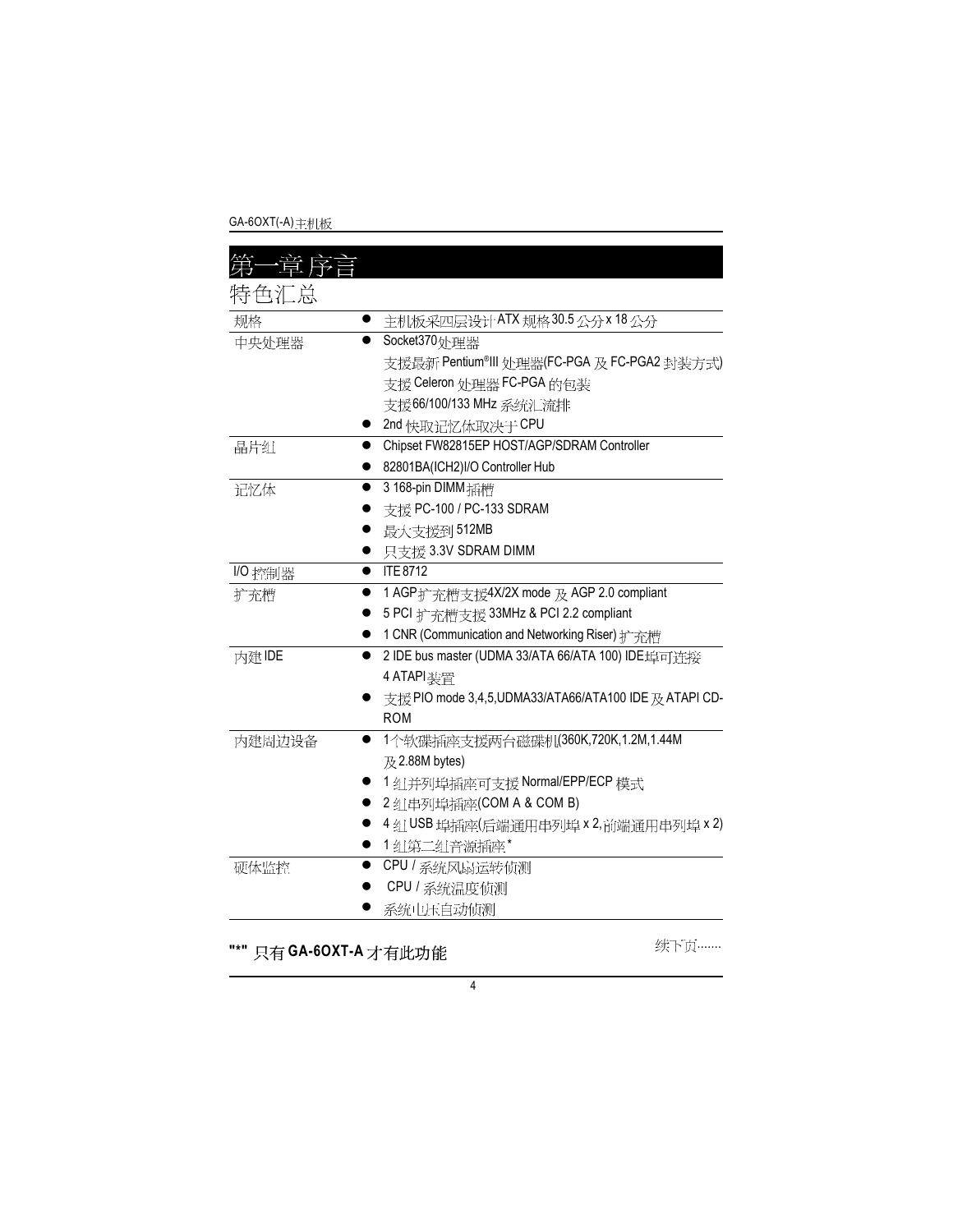| 内建音效晶片*        | ● CODEC 音效晶片                                   |
|----------------|------------------------------------------------|
|                | Line In/Line Out/Mic In/CD_In/AUX_IN/Game Port |
| <b>PS/2</b> 桶座 | PS/2 键盘插座及 PS/2 滑鼠插座                           |
| <b>BIOS</b>    | 使用经授权 AWARD BIOS, 2M bit 快闪记忆体                 |
| 附加特色           | 支援STR功能(Suspend-To-RAM)                        |
|                | 网路唤醒功能                                         |
|                | <b>AC Recovery</b>                             |
|                | USB 键盘/滑鼠 wake up from S3                      |
|                | 支援 @BIOS                                       |
|                | ● 支援 Easy Tune III                             |

序言

● 请依据您 CPU 的规格来设定 CPU 的频率,我们不建议您将系统速度设定超过硬 体之标准范围,因为这些规格对于周边设备而言并不算是符合标准规格。如果您要将 系统速度设定超出标准规格, 请依据您的硬体规格设定, 例如;CPU,显示卡, 记忆体, 硬碟来设定.

**"\*"** 只有GA-6OXT-A 才有此功能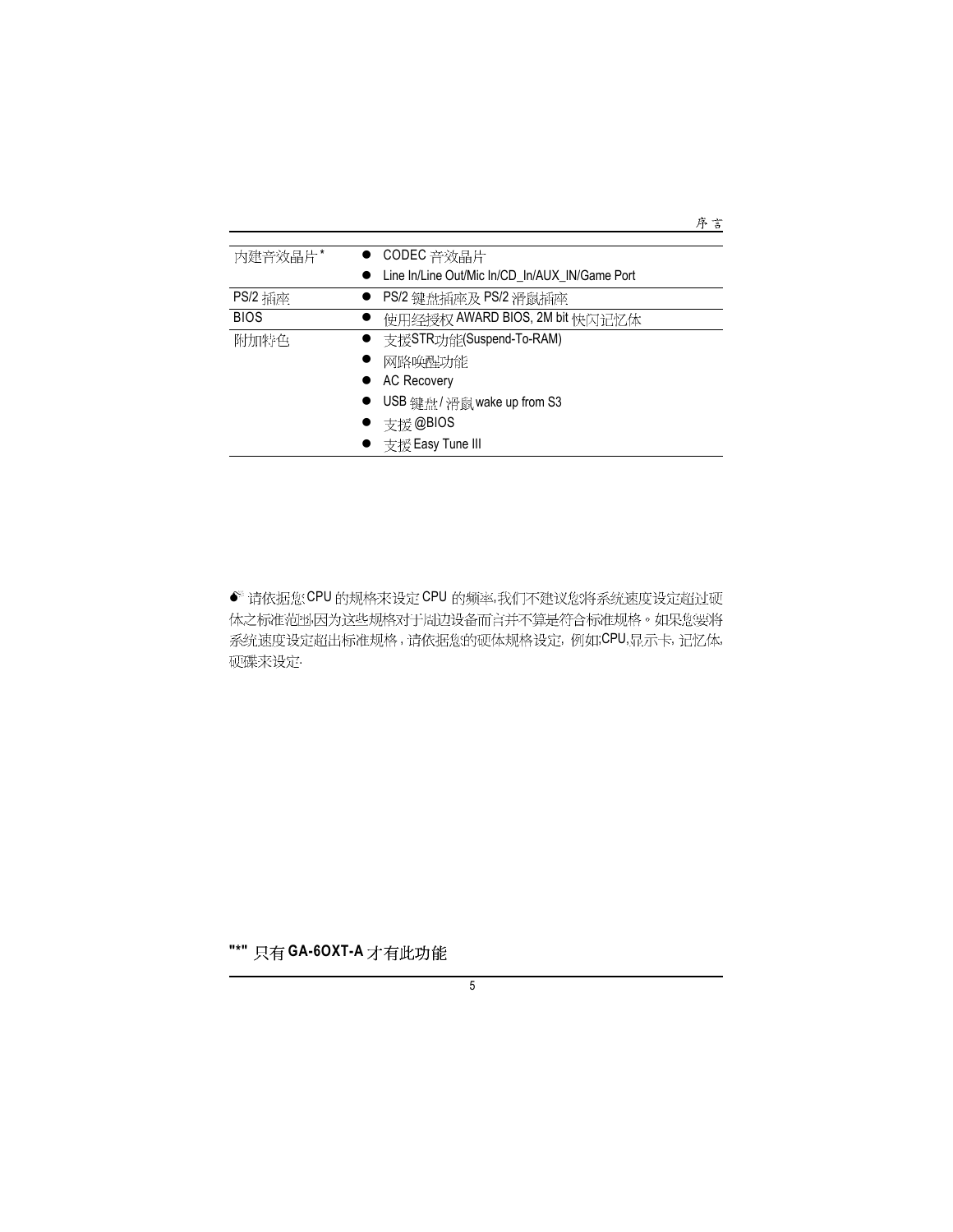GA-6OXT(-A)主机板 Layout 图



"\*" 只有 GA-6OXT-A 才有此功能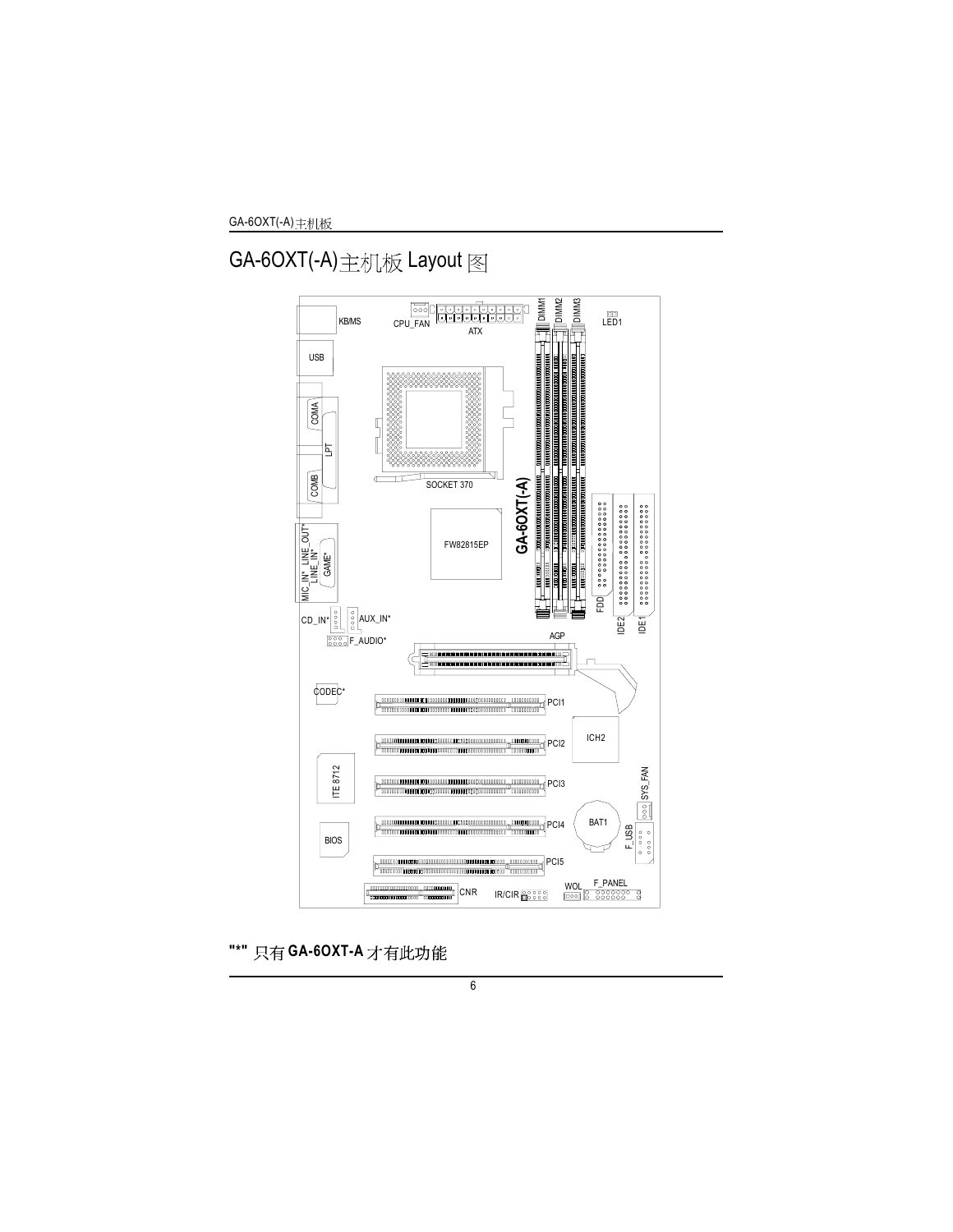硬体安装步骤

#### 二章 硬体安装步骤 第

请依据下列方式,完成电脑的安装:

- 步骤1-安装中央处理器 (CPU)
- 步骤2-安装记忆体模组
- 步骤3-安装所有介面卡
- 步骤4-连接所有讯号线、排线、电源供应线及面板控制线
- 步骤 5 完成 BIOS 组态设定
- 步骤6-安装软体驱动程式

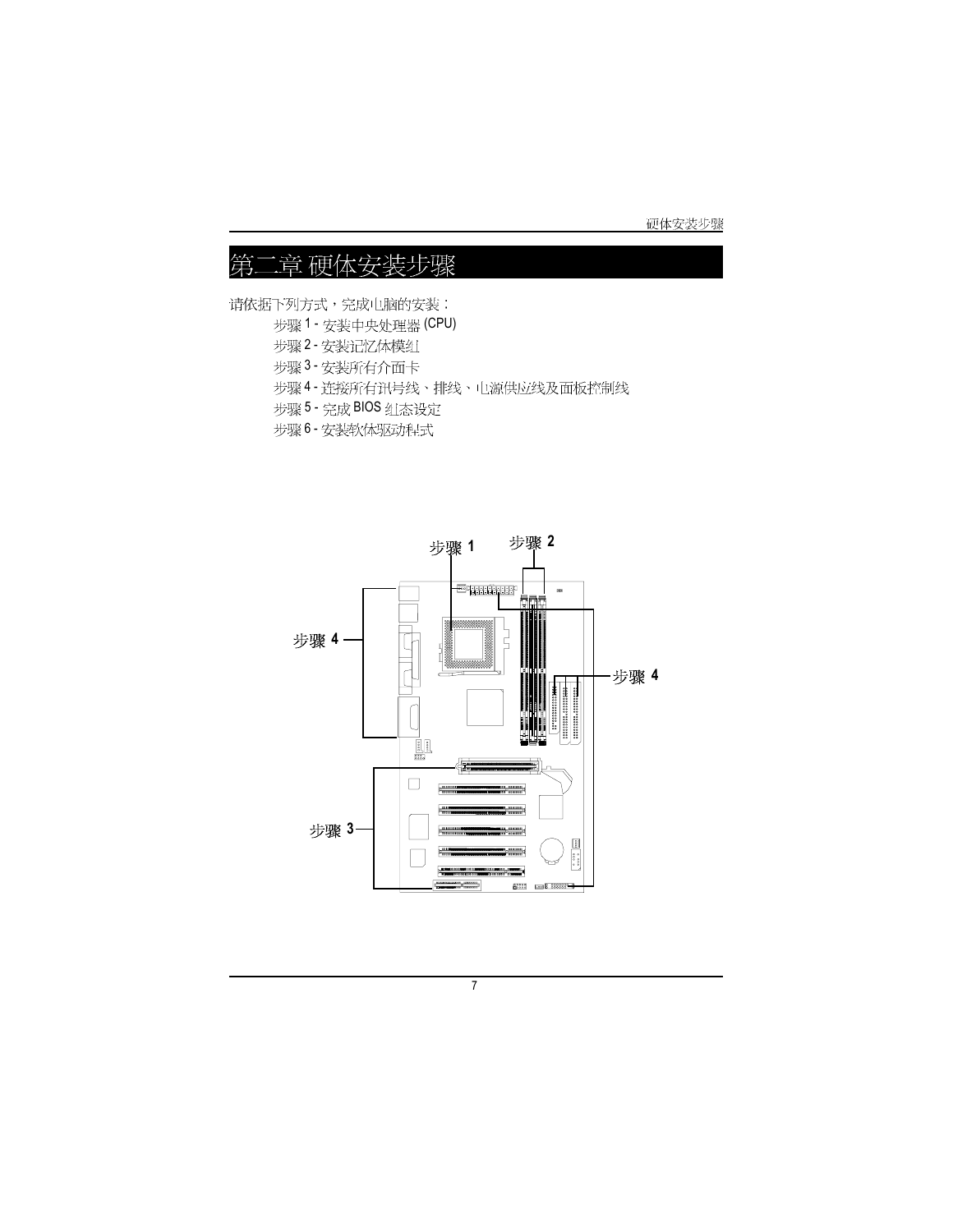步骤1:安装中央处理器(CPU) 步骤1-1:中央处理器之安装



中央处理器正面



中央处理器背面



1.将处理器插座连杆向上拉起 至90度角的位置。



2. 将处理器的斜脚对准插座上的 斜脚后,将处理器平行插入插 座。

• 请确认您使用的中央处理器为本主机板的支援范围。 <sup>■</sup> CPU 的第一脚位置,若您插入的方向错误,处理器就无法插 入,请立刻更改插入方向。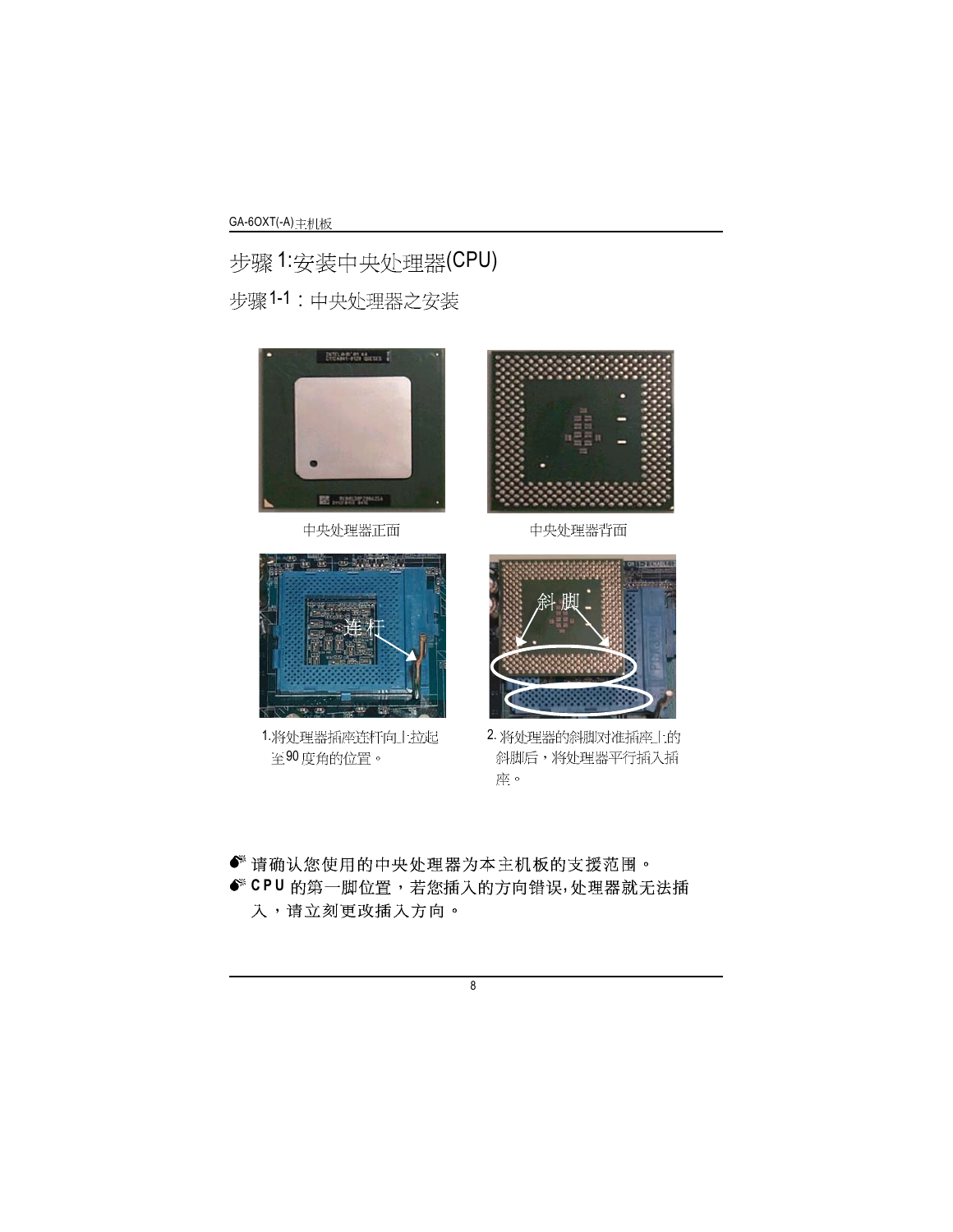#### 硬体安装步骤

步骤1-2:中央处理器之散热装置安装





3. 先将 CPU 散热风扇一边的卡 榫以平均施力的方式往下 压,直至扣紧为止;以同样 地方式再将另一边卡榫扣紧。



1.将连杆往下按至原位 2.使用经Intel认证过的散热风 扇



4. 将CPU 散热风扇的电源线插 入主机板上的"CPU FAN 插 座",即安装完成。

<sup>■</sup>使用经Intel 认证过的散热风扇。 ● CPU 与风扇之间建议黏上散热膏以增强散热效果。 ● 依您实际所使用的散热风扇, 以正确方向将风扇确实扣紧。 ● 确认 CPU 散热风扇电源线接至 CPU FAN 接头,完成安装。  **( )**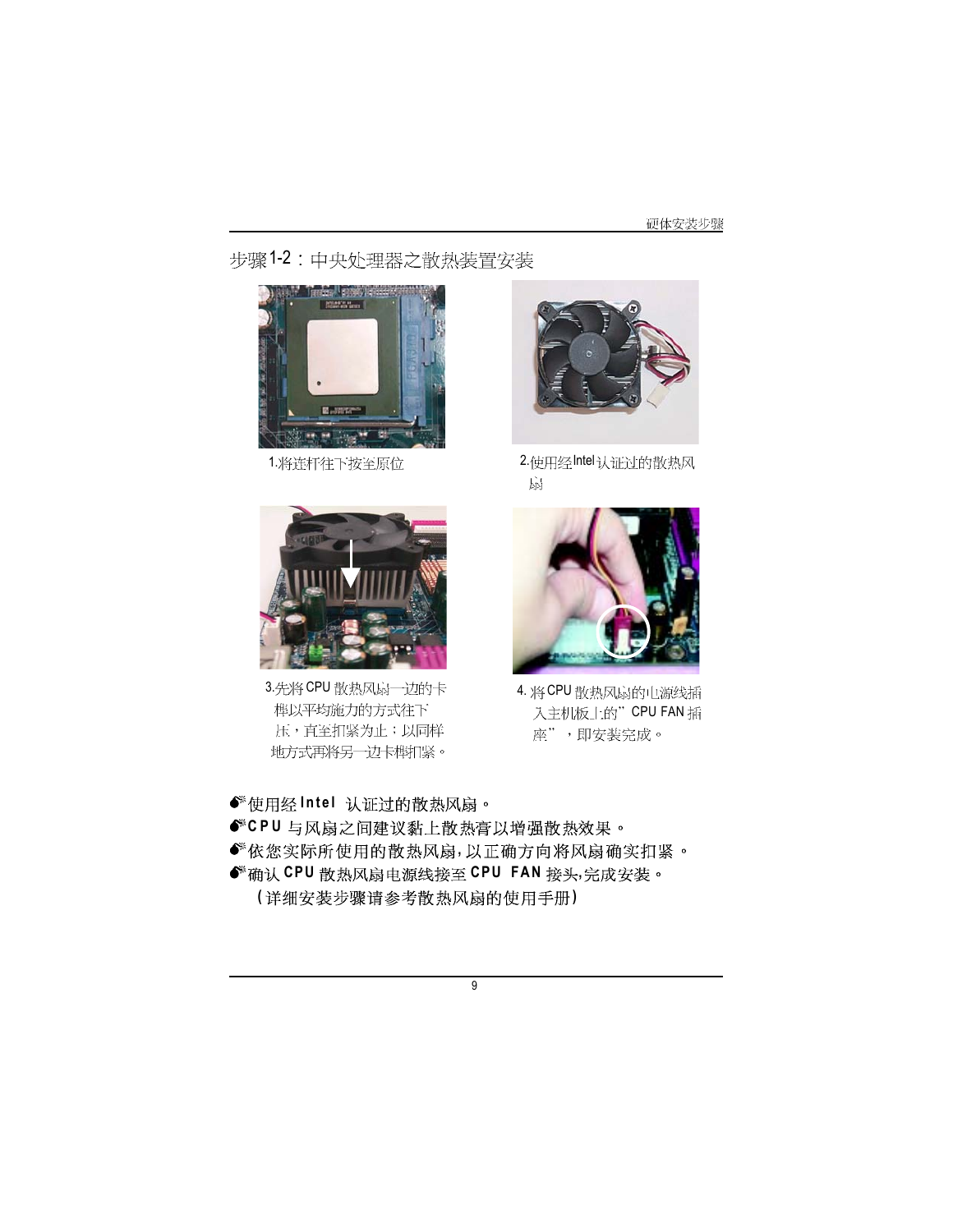GA-6OXT(-A) 主机板

## 步骤2:安装记忆体模组

本主机板有3条168Pin(DIMM)扩充槽,BIOS 会自动侦测记忆体的规格及其大小. 安装 记忆体只需将DIMM 插入其插槽内即可,在不同的插槽,记忆体大小可以不同,建议使 用相同颗粒的记忆体模组,如:NEC, Toshiba, PQI, Winbond.



SDRAM



1. 记忆体模组有两个凹痕,所以 只能以一个方向插入。



- 2. 扳开记忆体模组插槽卡榫,以 平均施力的方式,将记忆体模 组下压推入插座。记忆体模组 插入定位后,将卡榫向内按至 卡住。
- 3. 将卡榫向内推,确实卡住记忆体模组DIMM。一旦固定位置,两旁的卡榫便自动 卡住记忆体模组予以固定。试著轻轻摇动记忆体模组,若不摇晃则装置成功。

• 记忆体模组设计有防呆标示,若您插入的方向错误,记忆体 模组就无法插入,请立刻更改插入方向。 ● 当 LED1 指示灯在亮的状态时,请勿插拔 SDRAM。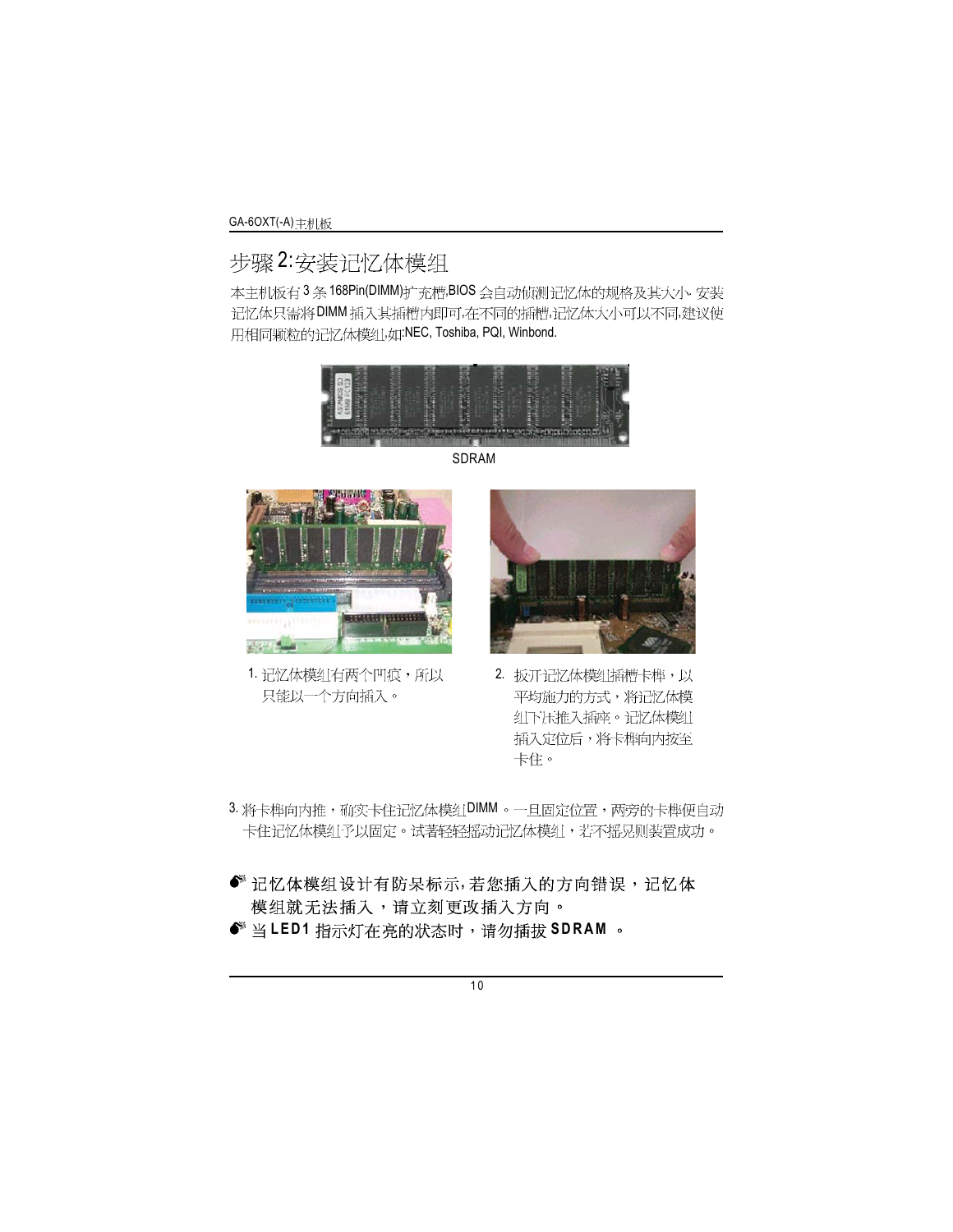### 步骤3:安装介面卡

- 1. 在安装介面卡之前请先详细阅读介面卡之使用手册并将您山脑的山源关掉。
- 2. 将您电脑外壳拆除,并且让自己保持接地。(为了使人体不带电,以防止静电伤 害山脑设备)。
- 
- 3. 松开螺丝,移开介面卡安装扩充槽旁的金属挡片。
- 4. 将介面卡小心且确实的插入在扩充槽中。
- 5. 请确定所有介面卡皆确实固定插在该扩充槽,并将螺丝锁回。
- 6. 重新将电脑机壳盖上。
- 7. 接上山源线, 若有必要请至 BIOS 程式中设定介面卡之相关设定。
- 8. 安装相关驱动程式。



当您要移除AGP卡时,请将

 $AGP +$ 

VGA支架外推,如上图。

安装CNR 使用注意事项 请务必使用标准 CNR 卡, 以免造成机构不合。(如下图)



标准CNR卡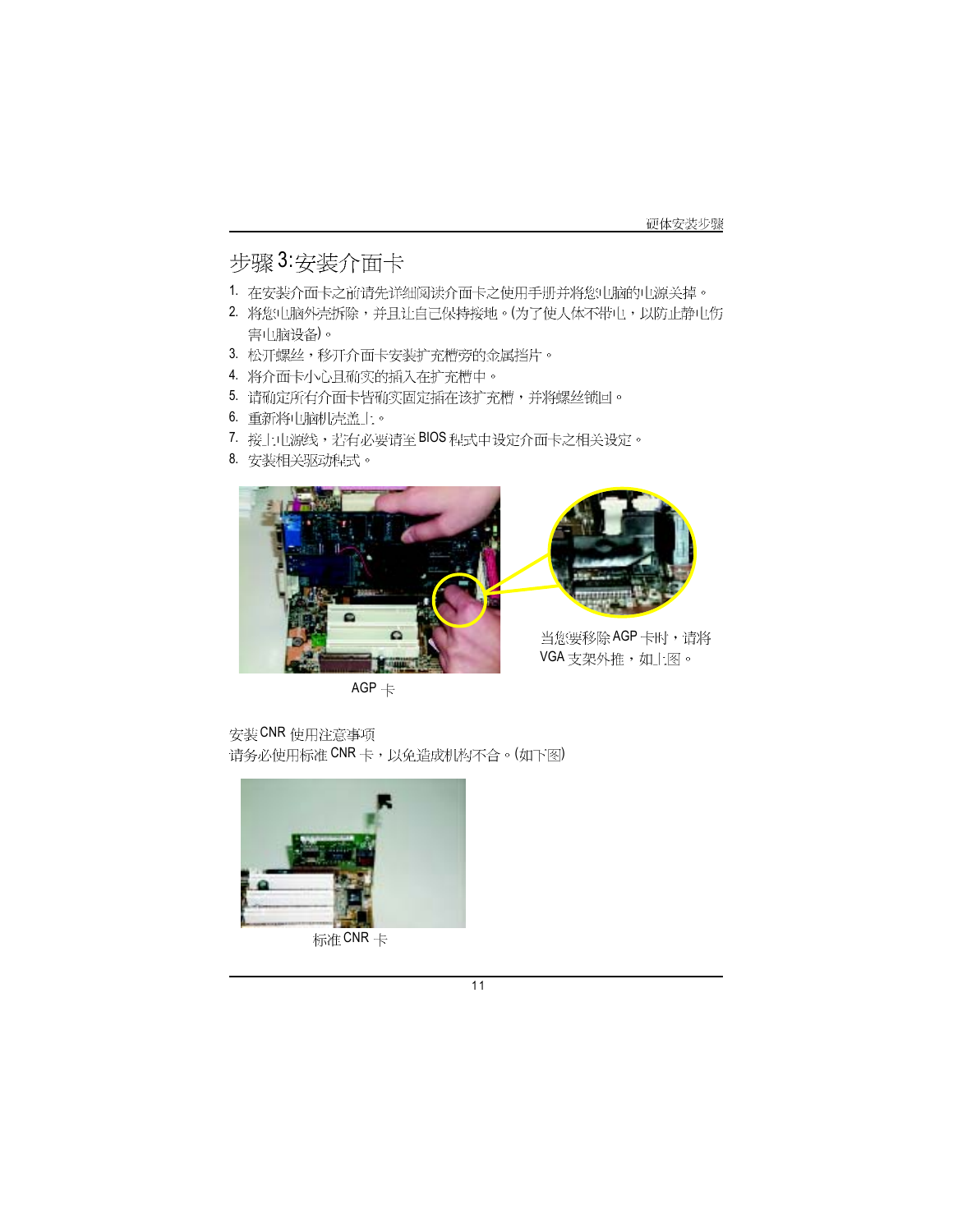步骤4:连接所有讯号线、排线、电源供应线及面板控 制线

步骤4-1:后方I/O装置铁片介绍



#### **● PS/2 键盘及 PS/2 滑鼠插座**



PS/2 滑鼠插座 (6 pin Female)

PS/2 键盘插座 (6 pin Female)

> 本主机板提供标准 PS/2 键盘介面及 PS/2滑鼠介面插座。

<sup>2</sup>通用序列埠



▶ 当你要使用通用串列埠连接埠时,必 须先确认您要使用的周边装置为标准 的USB介面,如:USB键盘,滑鼠, USB 扫瞄器, USB ZIP, USB 喇叭 等…而且您也必须确认您的作业系统 是否有支援此功能,或是需要另外再 挂其他的驱动程式,如此才能正常工 作,详情请参考USB 周边装置的使用 手册。

#### "\*" 只有 GA-6OXT-A 才有此功能

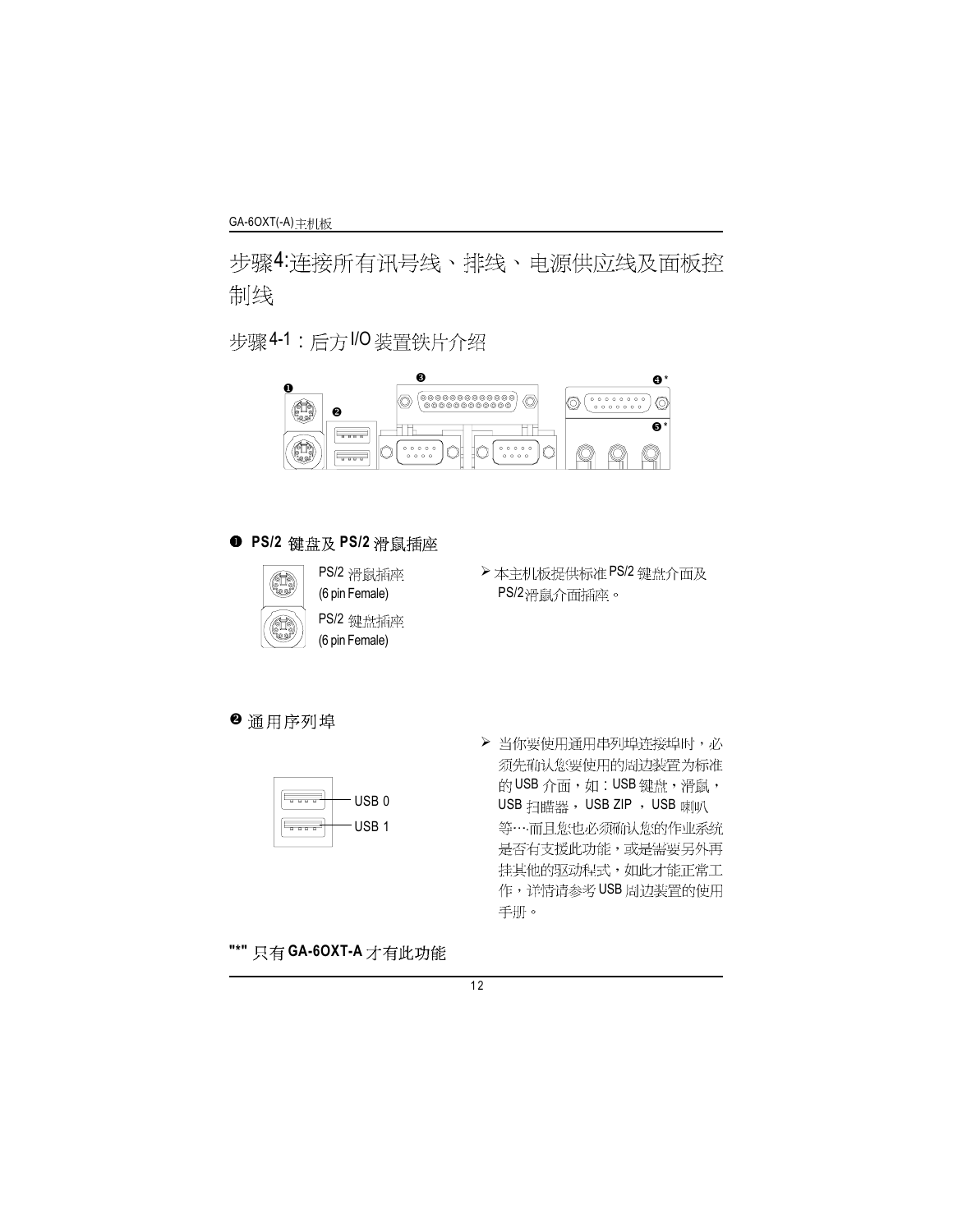#### 8 串列埠 A/ 串列埠 B/ 印表机并列埠插座



#### **<sup>○</sup> GAME/MIDI Ports (遊戏摇杆控制埠)\***



遊戏摇杆控制埠 (15 pin Female)

#### \ **Audio Connector ( )\***



> 本主机板支援标准的音效输入接脚及 遊戏摇杆控制埠,您在设定完成内建 音效的驱动程式后,即可将喇叭输出 接脚接在音源输出端。

▶ 本主机板支援两组标准的串列埠传输

协定之周边装置,及一组标准的并列

传输协定之周边装置,您可以依据您

的需求连接您需要的装置,如并列埠

有印表机,串列埠有滑鼠、数据机

等。

> 麦克风接脚可接在麦克风输入端, 至 于音源输入端可以接上如:光碟机, 随身听及其他音源输入接脚。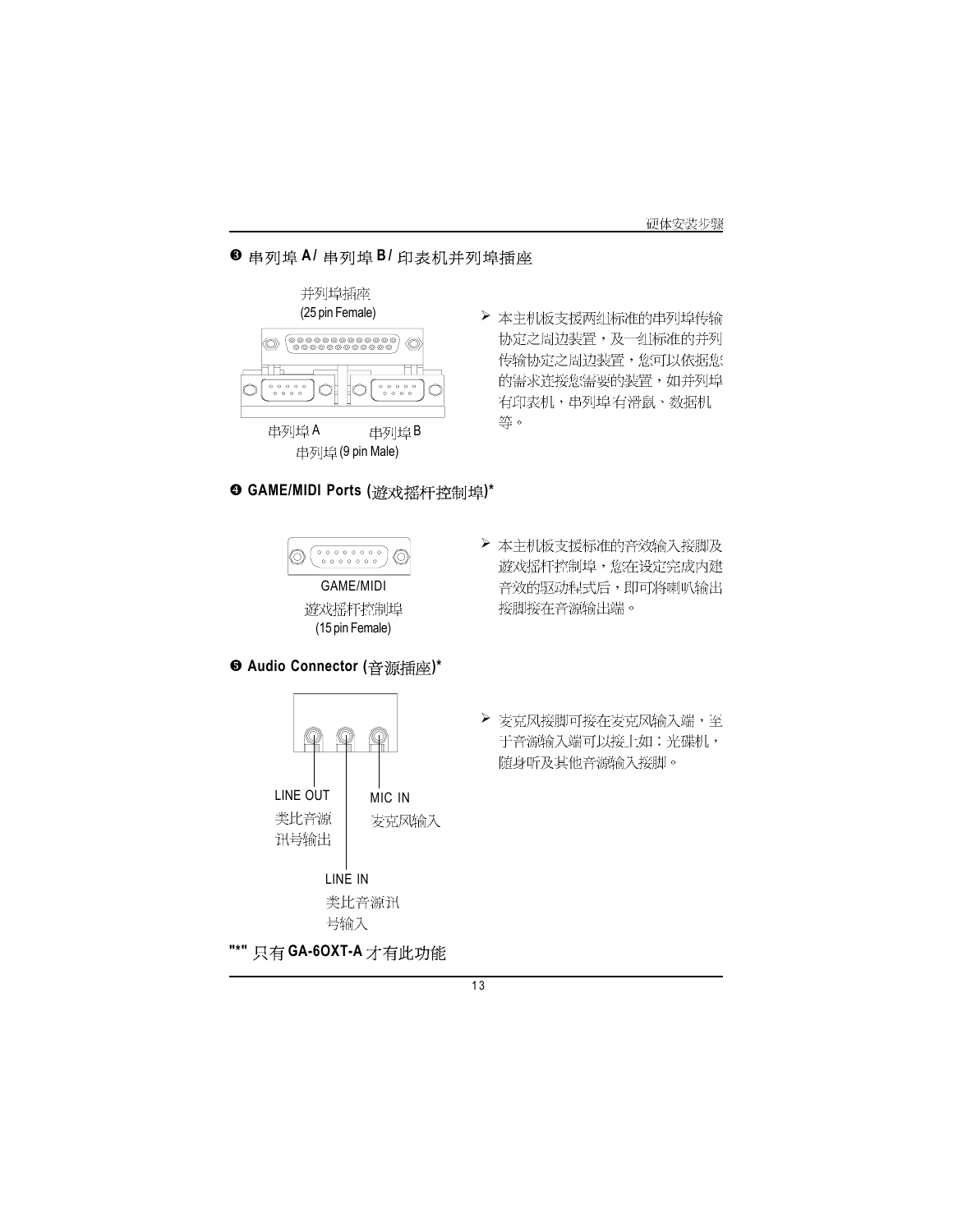GA-6OXT(-A)

步骤4-2: 插座介绍



| A) CPU_FAN   | <b>F_PANEL</b><br>I) |
|--------------|----------------------|
| B) ATX       | J) WOL               |
| C) LED1      | K) IR/CIR            |
| D) FDD       | L) F_AUDIO*          |
| E) IDE1/IDE2 | $M)$ CD_IN*          |
| F) BAT1      | N) AUX IN*           |
| G) SYS_FAN   |                      |
| H) F USB     |                      |

**"\*"** 只有 GA-6OXT-A 才有此功能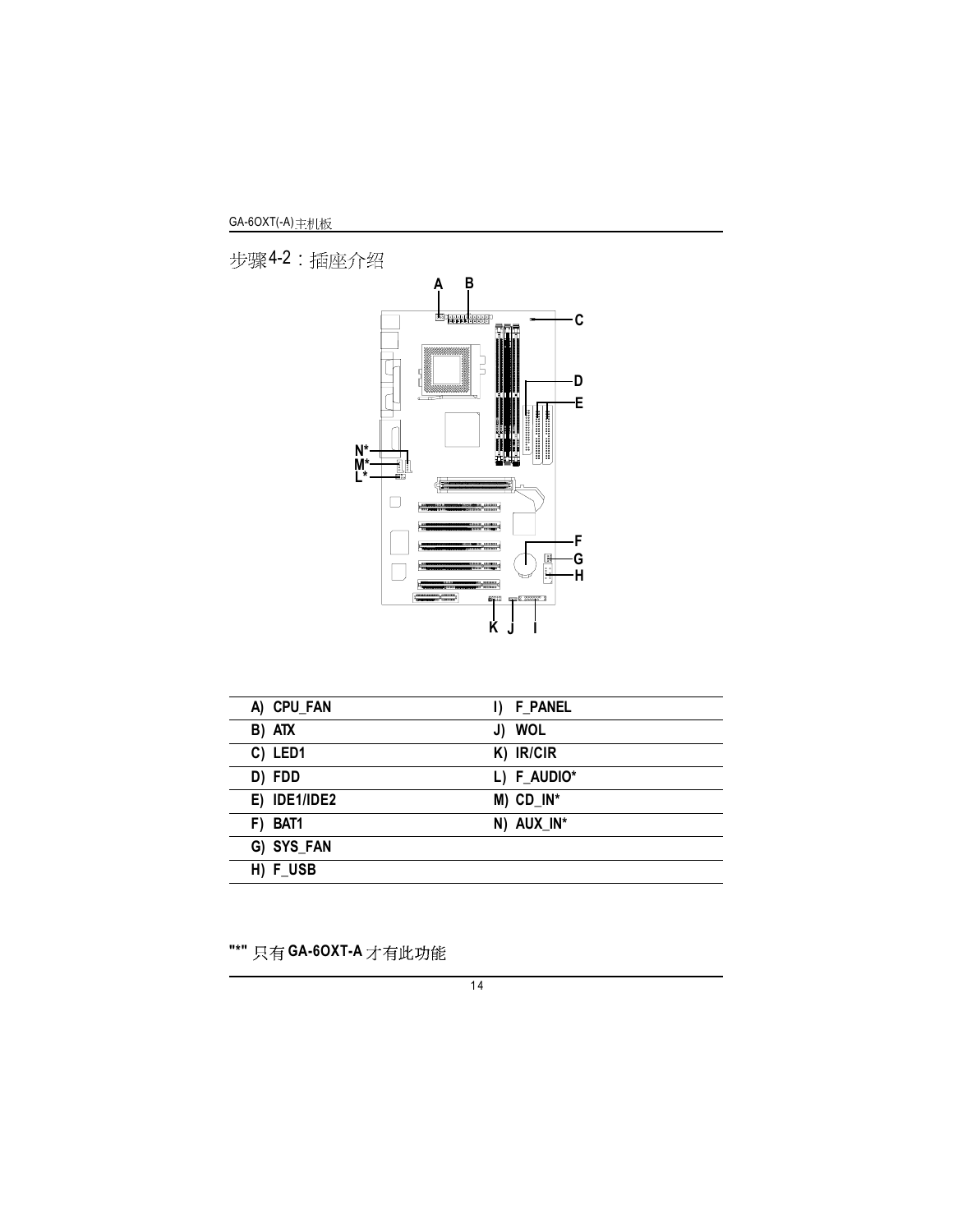#### A) CPU\_FAN (CPU 散热风扇电源插座)



- ▶ 请特别注意,当我们安装处理器时要 特别注意将散热风扇安装妥当,不然 您的处理器将处于不正常的工作环 理器。此CPU散热风扇电源插座,提 供最大电流为600毫安培。
- **G) SYS\_FAN ( )**



**B) ATX (ATX Power** 电源插座)



▶ 请特别注意,先将AC 交流电(110/220V)拔除,再将ATX电源插头紧密的插入 入交流电源插座。





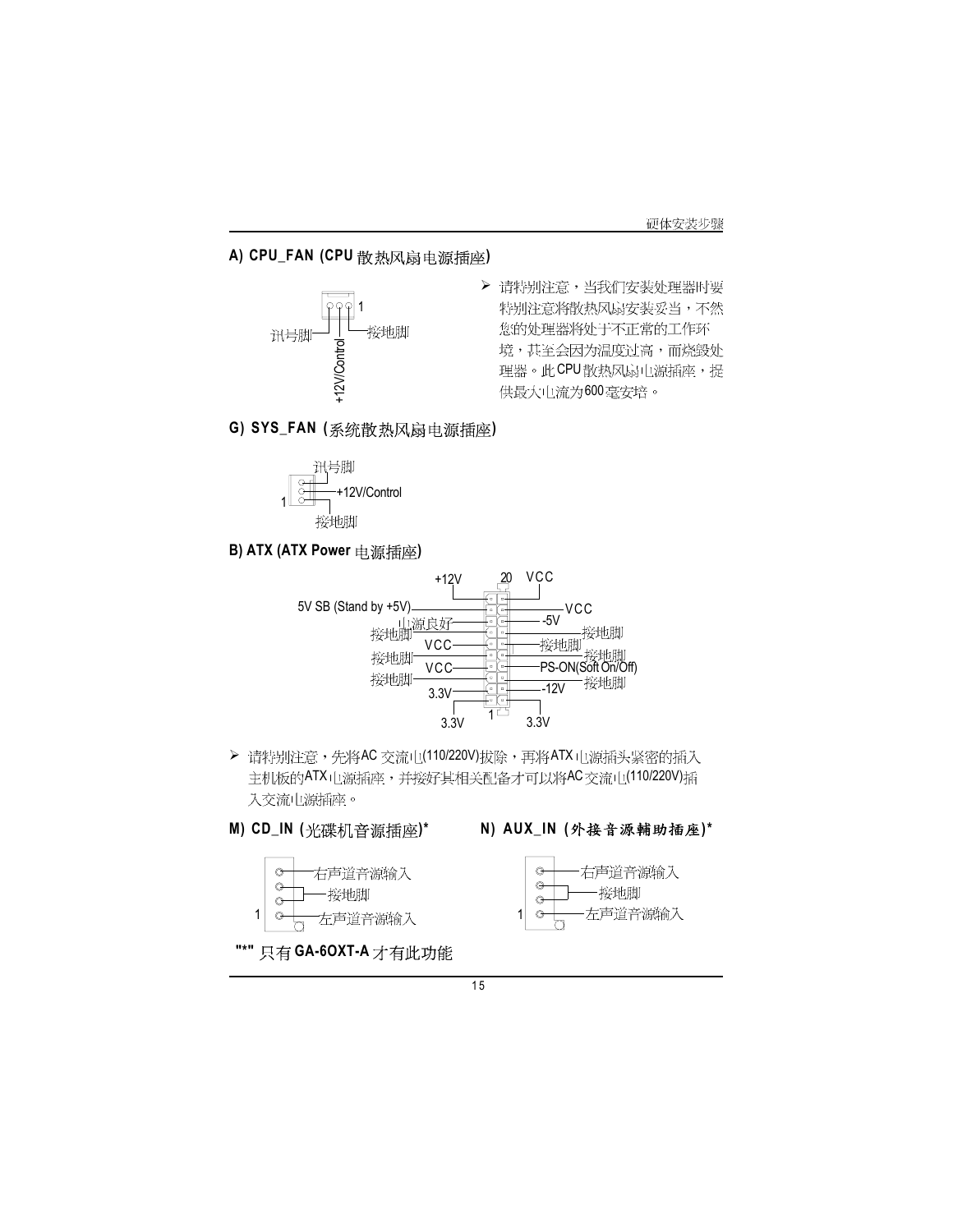**J) WOL ( )**



**C) LED1 ( )**



▶ 请特别注意,当记忆体电源指示灯亮 起时,千万不可以插拔记忆体装置, 因为记忆体插槽内还有3.3V 待机电 源,可能会导致短路或者其他不可预 知的问题,请将STR 功能关闭或将交 流电源(AC110/220V)拆下再做记忆体插 拔的动作。

#### $D/E$ ) FDD/IDE1/IDE2 (软碟机插座 / 第一组及第二组 IDE 插座)



- > 请特别注意: 请将您的第一颗硬碟连接第一组IDE 插座,光碟机接至第二组IDE插座。
- **L) F\_AUDIO ( )\***



- "\*" 只有 GA-6OXT-A 才有此功能
- > 请特别注意,当您购买电脑机壳时, 可以选购音效接脚是设计在电脑机壳 的前面面板上, 此时就可以使用第二 组音源接脚,如果有任何问题可就近 向经销商询问相关问题。注意:若您要 使用第二组音源接脚,请移除 Pin3-4  $\rightarrow$  Pin5-6  $\text{A}$  Jumper  $\circ$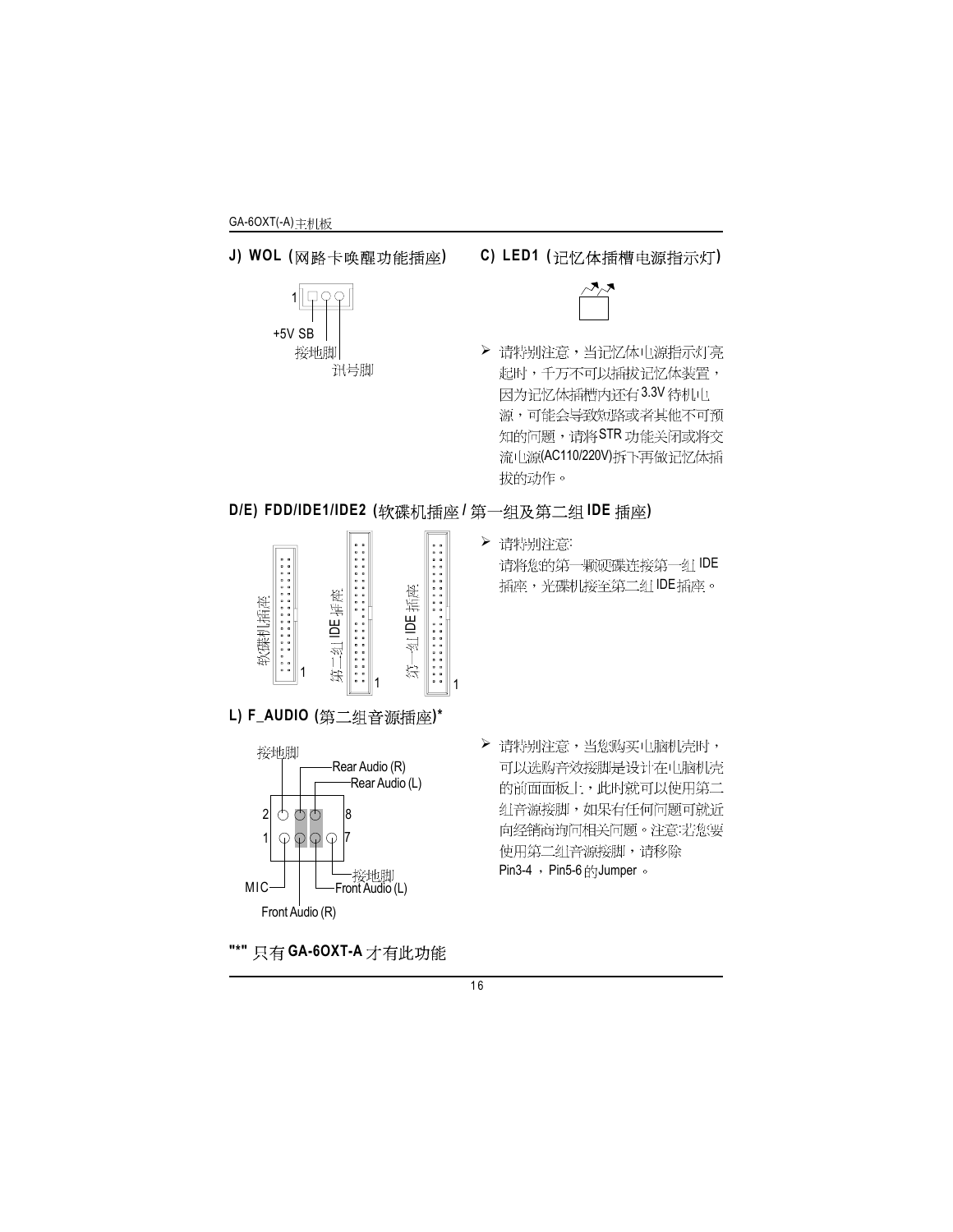#### **H) F\_USB ( )**



▶ 请特别注意, 前端 USB 接脚是有方 向性的,所以安装USB 装置时,要 特别注意极性,而且前端USB连接 排线为选择性的功能套件,可以联络 相关代理商购买。





▶ 请特别注意,当你使用红外线接脚 时,需要特别注意红外线接脚是有方 向性的,且红外线摇控装置配件为选 购之套件, 需另外购买, 此主机板支 援标准IR传输协定。若您是单纯使 用IR功能,请将红外线摇控装置配 件连接 Pin1 到 Pin5。